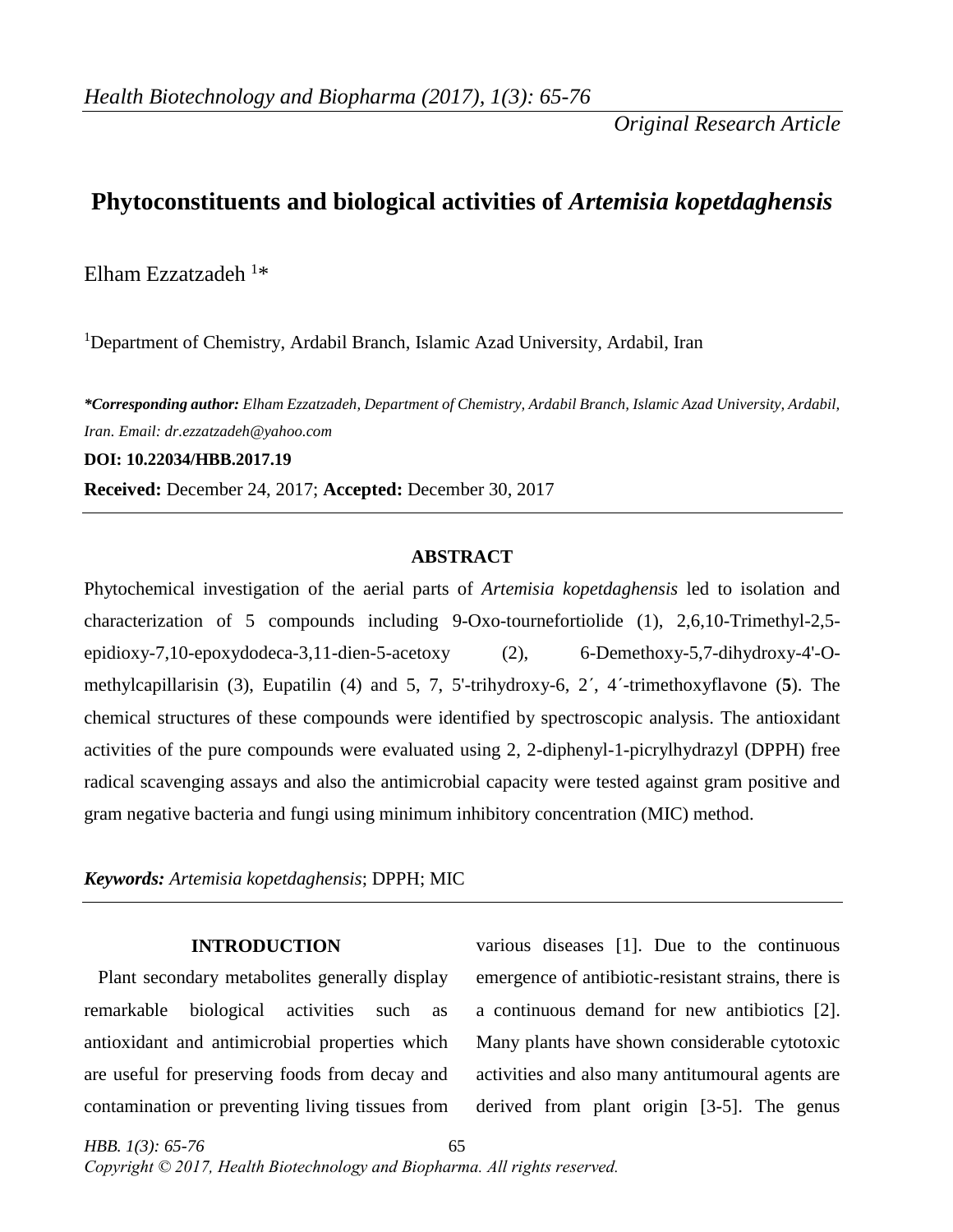*Artemisia* was known as "teretkh" in Persian is well known aromatic perennial herb originated from northern regions. Among 500 species of this genus, grown in the world, thirty four species are distributed in Iranian flora [6]. *Artemisia* species are well known as medicinal plants because of their biological and pharmacological properties. In traditional medicine, *Artemisia* species have been used as folk remedies for some treatment purposes [7]. Previous phytochemical investigations have been shown the presence of various phytochemical constituents such as terpenoids [8-12], flavonoids [13,14] and coumarins [15] in the different *Artemisia* species. Cytotoxic, antihepatotoxic, antimicrobial, antiinflammatory, insecticides and antimalarials effects [16-18] have been confirmed for some *Artemisia* species. *Artemisia kopetdaghensis*, aromatic shrubs belonging to the Asteraceae family, are traditionally used in Iran for antiinflammatory, antimicrobial, antifungal and sedative activities [19]. Furthermore, in other studies, cytotoxic effects of the methanol and hydro-ethanol extracts of *A. kopetdaghensis* as well as its essential oil have been demonstrated [20,21].

There is already no report on phytochemical constituents and biological activity of the extract of *A. kopetdaghensis.* The present research reports the chemical structure characterization of the five compounds from the

 $(Et<sub>2</sub>O/MeOH/Petrol)$  extract of plant by <sup>1</sup>H and <sup>13</sup>C NMR and Mass spectroscopy. The antioxidant activities of the five compounds were evaluated using 2, 2-diphenyl-1-picrylhydrazyl (DPPH) free radical scavenging assays. Finally, antimicrobial effects of these compounds were evaluated against some pathogenic strains of bacteria and fungi.

# **MATERIALS AND METHODS Reagents, chemicals and microorganisms**

 Trolox (water soluble equivalent of vitamin E) was obtained from Acros Organics (Geel). Dimethyl sulphoxide, hexane, methanol, sodium acetate was purchased from Merck (Germany). 2,2-diphenyl-1-picrylhydrazyl (DPPH), and hydrochloric acid 32% were obtained from Sigma Aldrich (USA). The bacteria that were used in this study were *Bacillus pumilus* (PTCC 1319), *Escherichia coli* (PTCC 1533), *Kocuria varians* (PTCC 1484), *Pseudomonas aeruginosa* (PTCC 1310), *Salmonella typhi* (PTCC 1609) and *Listeria monocytogenes* (PTCC 1298). The fungal strains that were used in this study were *Aspergillus niger* (PTCC 5154), *Aspergillus flavus* (PTCC 5006) and *Candida glabrata* (PTCC 5297). All microorganisms were obtained from the Persian type culture collection (PTCC) in Tehran.

### **Plant materials**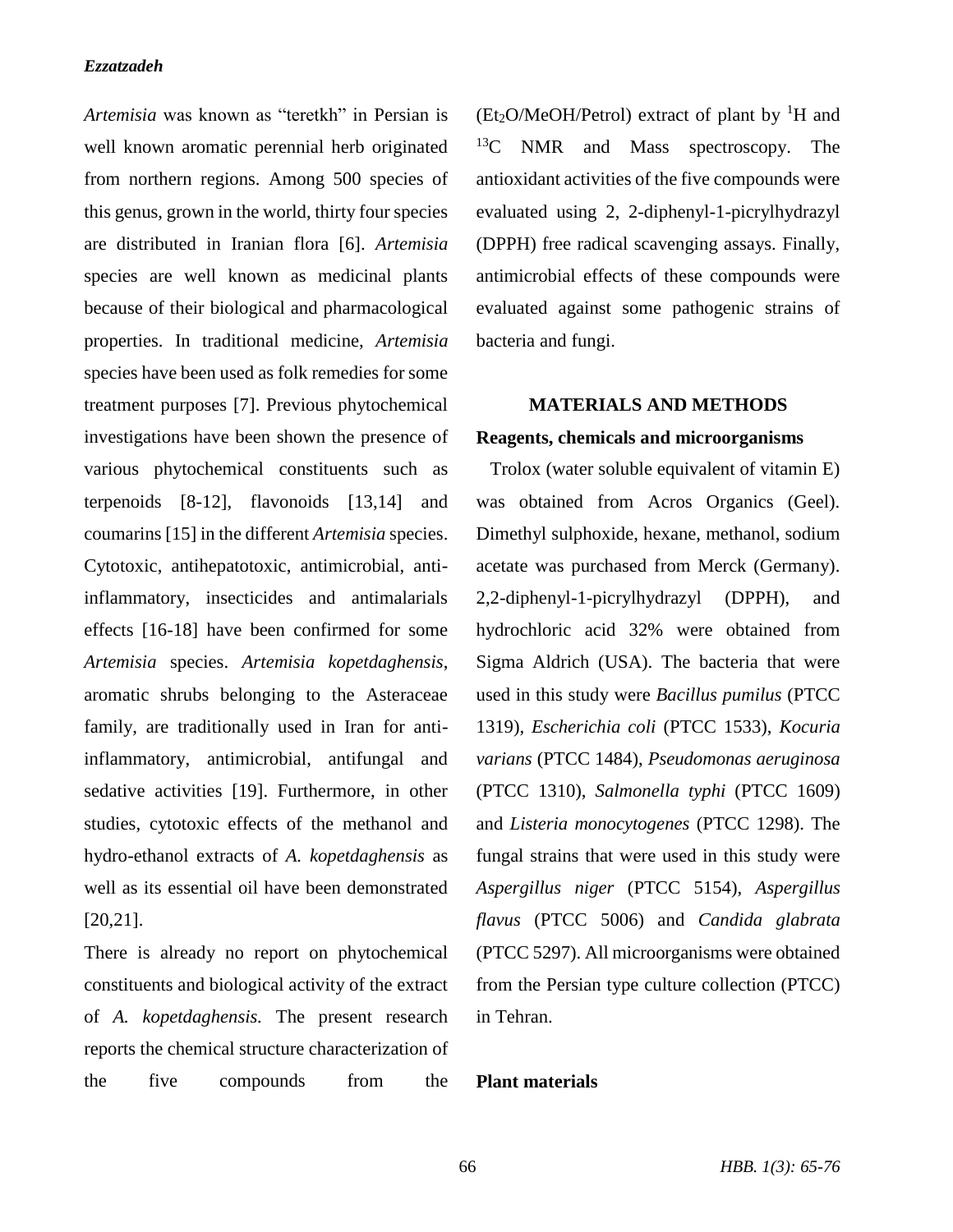The fresh *A. kopetdaghensis* was collected in september 2015, from the Bojnourd area in khorassan province. Voucher specimens (No. 0888) are deposited in the herbarium of the Research Institute of Forests and Rangelands (TARI), Tehran, Iran. The aerial parts of the plant were dried at room temperature in the shade for 5 days before the extraction.

#### **Extraction and Isolation**

 The separation process was carried out using several chromatographic methods. Ground aerial parts (800 g) were extracted with Et<sub>2</sub>O/MeOH/Petrol  $(1:1:1)$   $(2\times6L)$  at room temperature for 48 h. Evaporation at reduced pressure of 36 g (4.5% yield) of crude extract, which was suspended in EtOH (600 ml), diluted with  $H<sub>2</sub>O$  (500 ml) and extracted successively with hexane ( $3\times 650$  ml) and CHCl<sub>3</sub> ( $3\times 450$  ml). Evaporation of the CHCl<sup>3</sup> extract at reduced pressure of 14.5 g of residue, which was a column chromatographed over silica gel (340 mg, 70-230 mesh) using hexane and increasing amounts of EtOAc (0-100 %) and EtOAc/MeOH (9:1) to afford 32 fractions. These were classified according to their TLC profiles and monitored by FT-IR spectroscopy. Fractions 7 and 8 (240 mg) were reunited and rechromatographed on silica gel (230-400 mesh) to obtain 80 mg of compound 1. Fractions 10 to 13 (250 mg) were exhibited two spots on a TLC after repeated

chromatography purification, yielded 39 mg of the compound 2.

Fractions 16 to 20 (230 mg) showed a major spot on TLC was decolorized with charcoal in hexane-EtOAc. Filtration, evaporation and recrystallization from n-heptane-EtoAc (3:1) gave 90 mg of the pure compound 3. Fractions 26 to 32 (300 mg) were reunited and rechromatographed on silica gel (230–400 mesh) using hexane-EtOAc  $(7:1 \rightarrow 3:1)$  to yield 50 mg of the compound 4 and 90 mg of the compound 5.

### **Biological activities**

# **Assessment of antimicrobial activity by MIC agar dilution assay**

 The antimicrobial activity of natural samples was tested by determining the minimum inhibitory concentration (MIC) using the agar dilution method [22]. The lowest concentration of the compounds that prevented visible growth was considered to be the MIC. In antifungal activity evaluation, appropriate amounts of the natural compounds of *A. kopetdaghensis* were added to sterile molted sabouraud dextrose agar (SDA) medium containing Tween 20 (0.5%, v/v) to produce the concentration range of 8–512 µg/ml. The resulting SDA agar solutions were immediately mixed and then poured into petri plates. The plates were spot which inoculated with 5  $\mu$ l (10<sup>4</sup> spores/ ml) of isolated fungus. At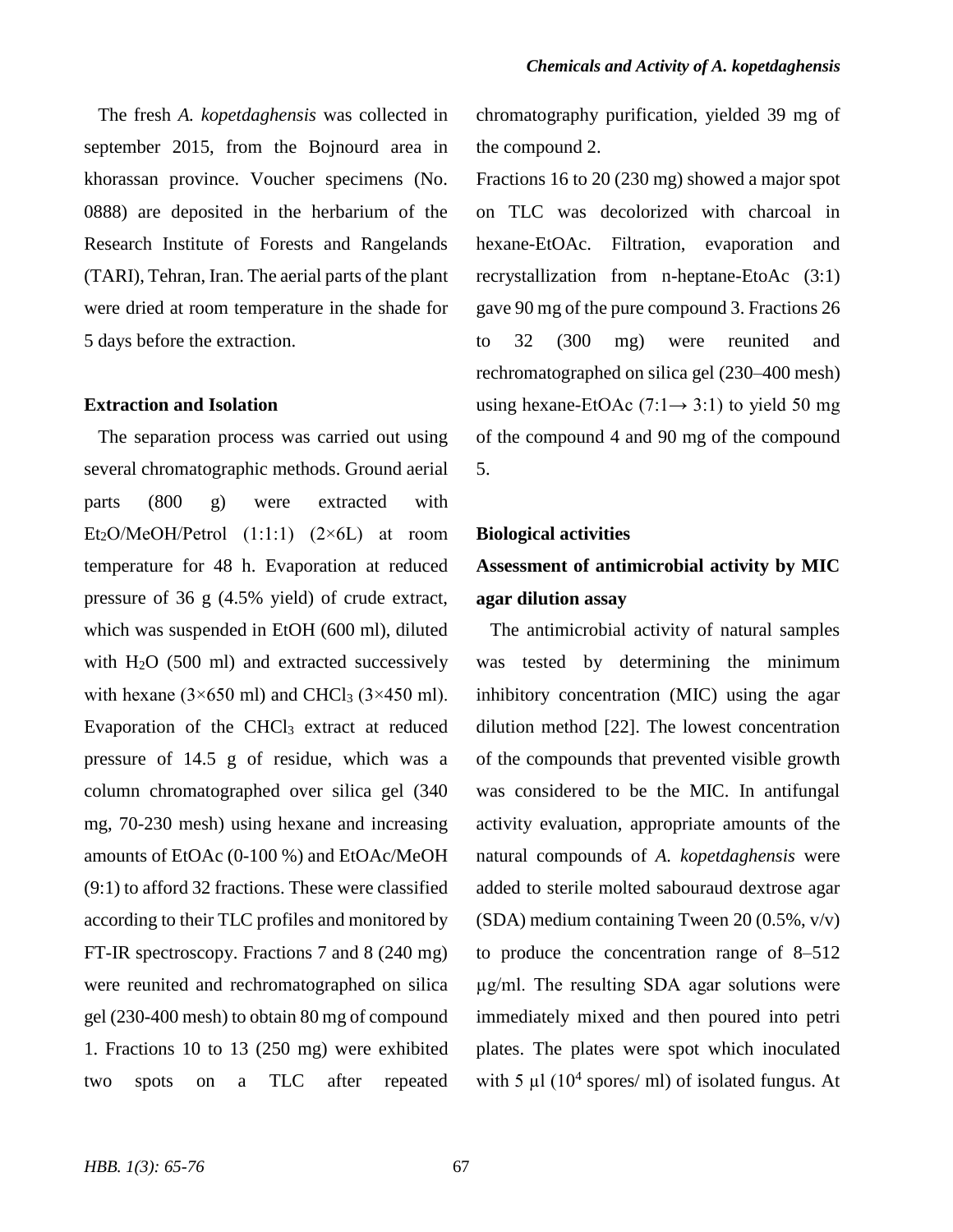the end of the incubation time, the plates were evaluated for the presence of growth. The antibacterial activity was carried out through the protocol. The only difference is 5 µl of suspension containing  $10^8$  CFU/ml of bacteria instead of isolated fungus. The MIC was defined as the lowest concentration of the oil to inhibit the growth of microorganisms. Ampicillin, tetracycline and fluconazole were used for grampositive, gram-negative bacteria and fungus, respectively.

# **Antioxidant activity measured by DPPH radical scavenging activity**

 The radical scavenging activity of natural samples against the stable free radical DPPH was measured as described previously [23]. Briefly, 4 different concentrations of the isolated compounds were dissolved in methanol and incubated with a methanolic solution of DPPH (100 μM) in 96-well microplates. Related concentrations were carefully chosen according to the activity of this plant to obtain an appropriate dose-response curve. Plant extract concentrations were used in this study arranged from 1.6 to 100 μg/ml. After 30 min incubation at room temperature in the dark, the absorbance was measured by a microplate reader (Bio-Tek, model 680) at 517 nm. The inhibition (%I) for each concentration was calculated using the absorbance (A) values according to the following formula:

$$
\%I = \left[\left(A_{DPPH} - A_{PS}\right) / A_{DPPH}\right] \times 100
$$

Where ADPPH and APS are the absorbance of the DPPH solutions containing methanol and plant samples, respectively. The dose-response curve was plotted using the software Sigma Plot for windows version 8.0 and then related  $IC_{50}$  values of extract was calculated. These values were divided by the extraction yield (Y) to calculate the  $IC_{50}$  value for the dry plant.

### **RESULTS**

### *Spectral data of isolated compounds*

Purification processes on (Et<sub>2</sub>O/MeOH/Petrol) extract obtained from aerial parts of *A. kopetdaghensis* by chromatography on silica gel columns as well as recrystallization for isolation and identification of the five compounds. Structure elucidation was accomplished by NMR and mass spectrometric (MS) analysis as well as comparisons with data reported in the literature [24-29]. The structures of all compounds isolated are shown in Figure 1.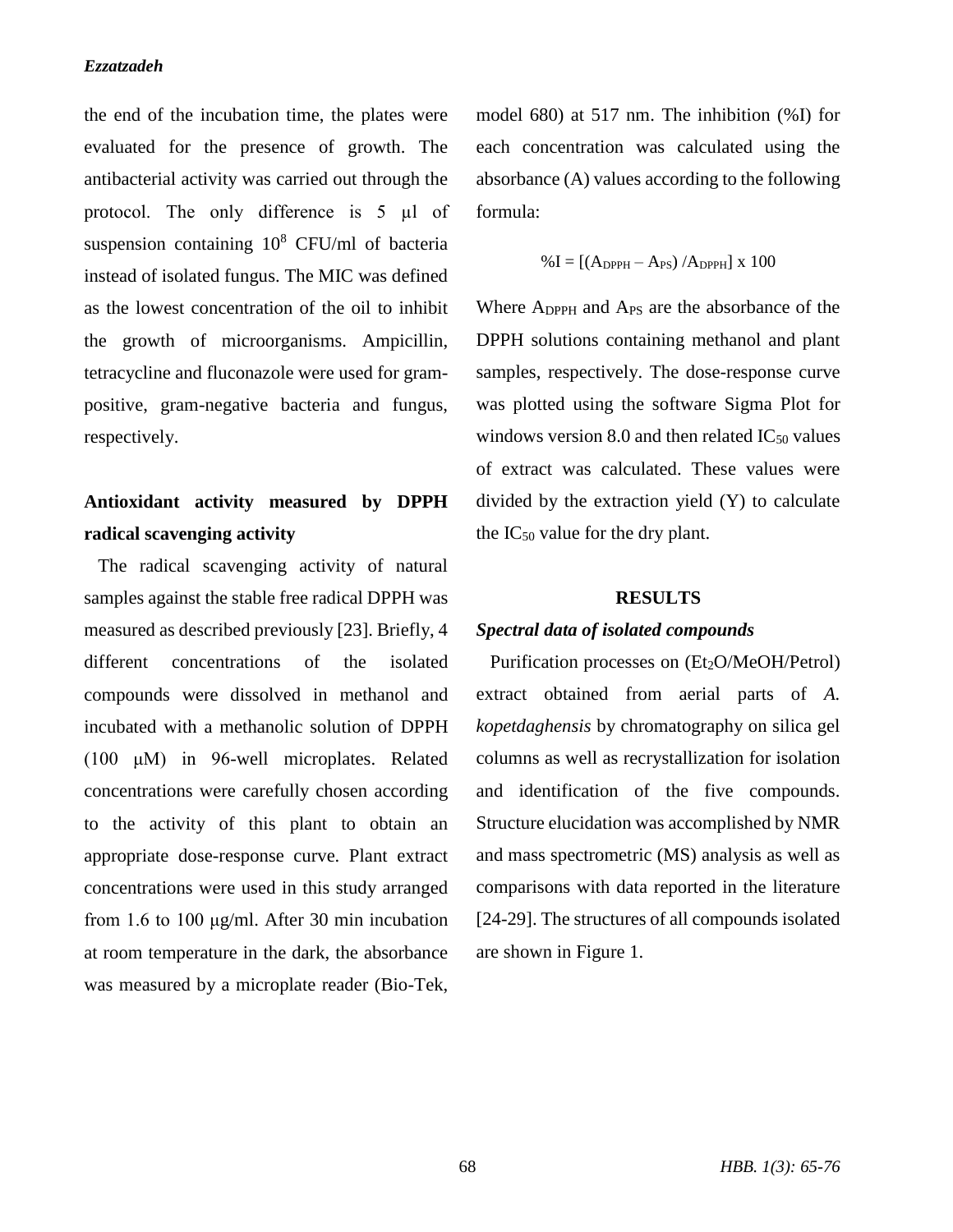

9-Oxo-tournefortiolide (1)



 $2,6,10$ -trimethyl-2,5-epidioxy-7,10epoxydodeca-3,11-dien-5-acetoxy (2)



6-Demethoxy-4'-O-methylcapillarisin (**3**)



Eupatilin (4)

5,7,5'-trihydroxy-6,2',4'-trimethoxyflavone (5)

**Fig. 1.** Structures of compounds **1** to **5** obtained from *Artemisia kopetdaghensis.*

Compound 1 was isolated as colorless crystals. Its molecular formula was determined as  $C_{15}H_{18}O_3$  by the MS (EI 70 eV, m/z, %): 246.126  $[M^+]$  (100) (calc. For C<sub>15</sub>H<sub>18</sub>O<sub>3</sub>: 231 [M-Me]<sup>+</sup>  $(47)$ , 203  $[231$ -CO]<sup>+</sup> (78), 185  $[203$ -H<sub>2</sub>O]<sup>+</sup> (28), 157(26), 131(28), 91 (26); FT-IR (KBr, νmax,

Cm<sup>-1</sup>): 1760 (γ-lactone), 1710 (C=O); <sup>1</sup>H -NMR (300 MHz, CDCl<sub>3,  $\delta$ , ppm, J/Hz); 1.70 (1H, m, H-</sub> 1α), 1.54 (1H, m, H-1ß), 1.70 (2H, m, H-2), 2.12 ( 2H, dd, J=5, 8, H-3), 5.78 (1H, d, J=9, H-6), 3.65 (1H, m, H-7), 2.75 (1H, dd, J=7, 14, H-8α), 2.42 (1H, dd, J=3, 14, H-8ß), 6.38 (1H, d, J=3, H-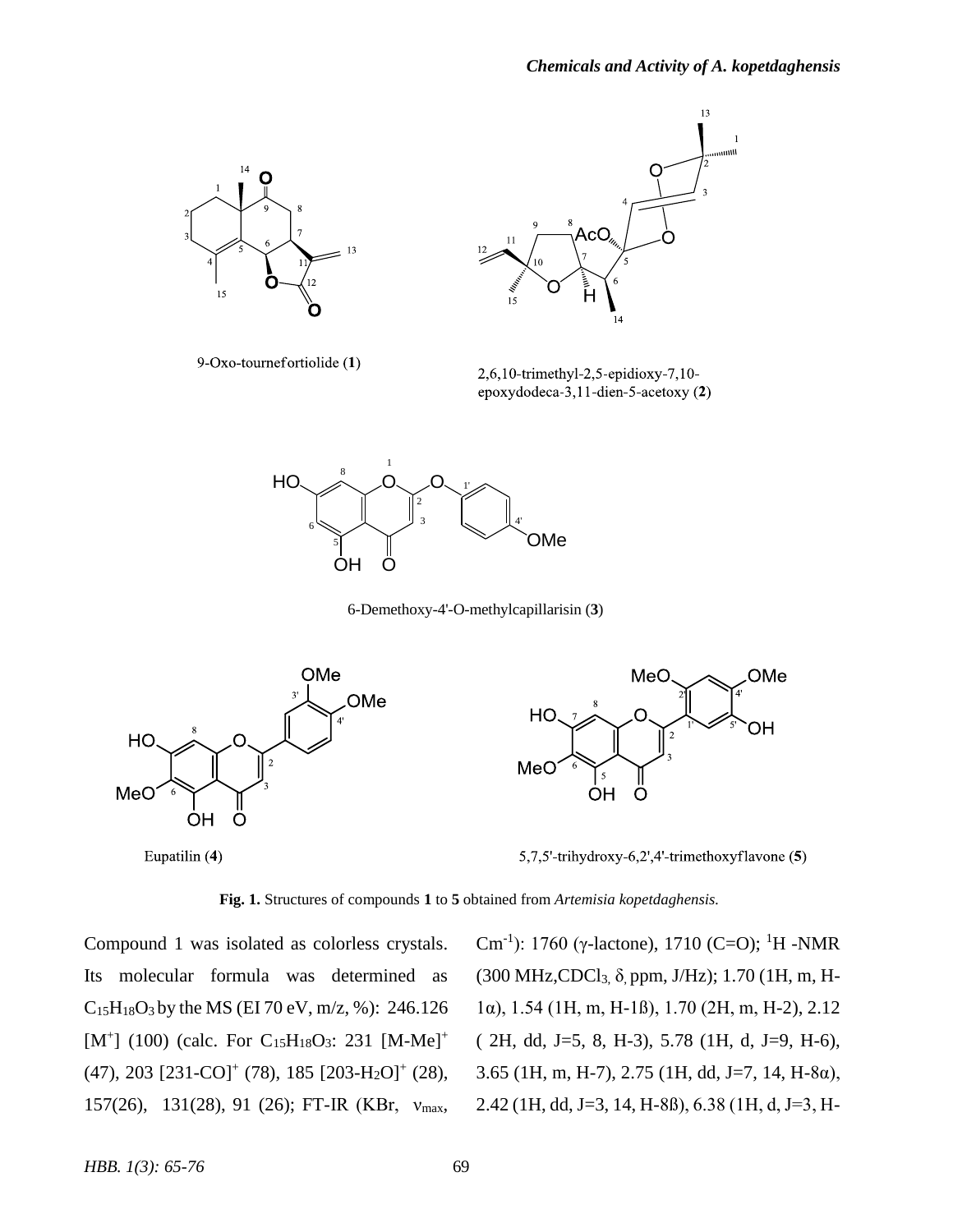13) 5.69 (1H, d, J=2.5, H-13'), 1.20 (3H, s, H-14), 1.89 (3H, s, H-15); <sup>13</sup>C- NMR (75 MHz, CDCl<sub>3</sub>) δ, ppm); 34.5(C-1), 18.2(C-2), 32.8(C-3), 128.7(C-4), 138.2(C-5), 75.5(C-6), 37.8(C-7), 41.2 (C-8), 213.7 (C-9), 47.6(C-10), 140.4 (C-11), 169.9(C-12), 124.5(C-13), 20.0 (C-14), 25.1 (C-15).

Compound 2 was obtained as colorless oil, and its molecular formula was determined as  $C_{17}H_{26}O_5$  by the MS (EI, 70 eV, m/z (%): 310  $[M]^+$  (21), 278  $[M-O_2]$  <sup>+</sup>(6), 167  $[M-O_2 C_7H_{11}O^+(26)$ , 139 [M-O<sub>2</sub>-C<sub>7</sub>H<sub>11</sub>O-C<sub>2</sub>H<sub>4</sub>]<sup>+</sup> (34), 111  $[M-O_2-C_{10}H_15O_2]$  + (100), 93  $[M-O_2 C_{10}H_{15}O_2$ -H<sub>2</sub>O]<sup>+</sup> (73); FT-IR ( $v_{\text{max}}$ , cm<sup>-1</sup>),1740 (carbonyl groups),1140, no band in the hydroxyl region; <sup>1</sup>H-NMR (300 MHz, CDCl<sub>3,</sub> δ, ppm, J/Hz); 1.28 ( 3H, s , H-1), 6.90 (1H, d, J=15.7 , H-3), 6.40 (1H, d , J=15.7, H-4), 2.90 (1H, dq ,  $J=7, 10, H=6$ , 4.20 (1H, dt, J=10.0, 10.0, 5.0, H-7), 1.69 (2H, m, H-8), 1.81 ( 2H, m, H-9), 5.86 (1H, dd , J=17.2, 10.5, H-11), 5.16 (1H, dd,  $J=17.2$ , 1.2, H-12α), 4.96 (1H, dd, J=10.5, 1.2, H-12ß), 1.39 (6H, s, H-13 and H-15), 1.04 (3H, d, J=7, H-14), 2.18 (3H, s, OAc); <sup>13</sup>C- NMR (75) MHz, CDCl3, δ, ppm ); 26.9(C-1), 71.3 (C-2), 144.9 (C-3), 125.6, (C-4), 89.1 (C-5), 50.2 (C-6), 80.8 (C-7), 29.7 (C-8), 37.9 (C-9), 83.3 (C-10), 152.9 (C-11), 111.8 (C-12), 27.4 (C-13), 13.4 (C-14), 29.6 (C-15), 170.1 ( carbonyl OAc ), 22.2 (Me).

Compound 3 was obtained as white-brownish crystals, and its molecular formula was established as  $C_{16}H_{12}O_6$  by the MS (EI 70 eV,  $m/z$ , %), 300 [M]<sup>+</sup> (100), 27 1 [M-CO]<sup>+</sup> (14), 148 (53), 92 (59), 77 (67), 69 (92), 63 (48); FT-IR (KBr,  $v_{\text{max}}$ , cm<sup>-1</sup>): 3420 (br,  $v_{OH}$ ), 1654 (C=O), 1614, 1565, 1502, 1460 (aromatic C=C bond), 1222, 1022 (C-O-C), 822 (p-substitutent);  ${}^{1}H-$ NMR (300 MHz, acetone-d6,  $\delta$ , ppm, J/Hz); 12.89 (1H, s, OH), 9.85 (1H, s, OH),7.30 (2H, dd, J=9.1, 2.1, H-3' and H-5'), 7.08 (2H, dd, J=9.1, 2.1, H-2' and H- 6'), 6.39 (1H, d, J=2.0, H-8), 6.26 (1H, d, J=2.0, H-6), 5.08 (1H, s, H-3), 3.86  $(3H, s, OMe-4)$ ; <sup>13</sup>C- NMR (75 MHz, acetoned6,  $\delta$  ppm ); 183.9 (C-4), 168.7(C-2), 164.1 (C-7), 162.7 (C-5), 158.7 (C-4'), 155.8 (C-9), 145.2 (C-1'), 122.3 (C-2', 6'), 115.7 (C-3', 5'), 103.0 (C-10), 99.6 (C-3), 94.1 (C-6), 87.4 (C-8), 55.5 (OMe-4'). The crystallographic data at the Cambridge Crystallographic Data Centre (CCDC No. 837649) can be obtained.

Compound 4 was obtained as yellow solid, and its molecular formula was established as  $C_{18}H_{16}O_7$  by the MS (EI 70 eV, m/z, %) 344 [M]<sup>+</sup>  $(14)$ , 329 [M-Me]<sup>+</sup> (13), 279 (29), 167 (55), 149  $(100)$ , 69 (43), 57 (87): FT-IR (KBr  $v_{\text{max}}$ , Cm<sup>-1</sup>): 3430 (OH), 1659(C=O), 1590 (aromatic ring); <sup>1</sup>H- NMR (300 MHz, acetone-d6,  $\delta$ , ppm, J/Hz); 3.81(3H, s, OMe-6),3.99 (6H,s, OMe-3',4'), 6.76  $(1H, s, H-8), 6.86$   $(1H, s, H-3), 7.01$   $(1H, d, J=8,$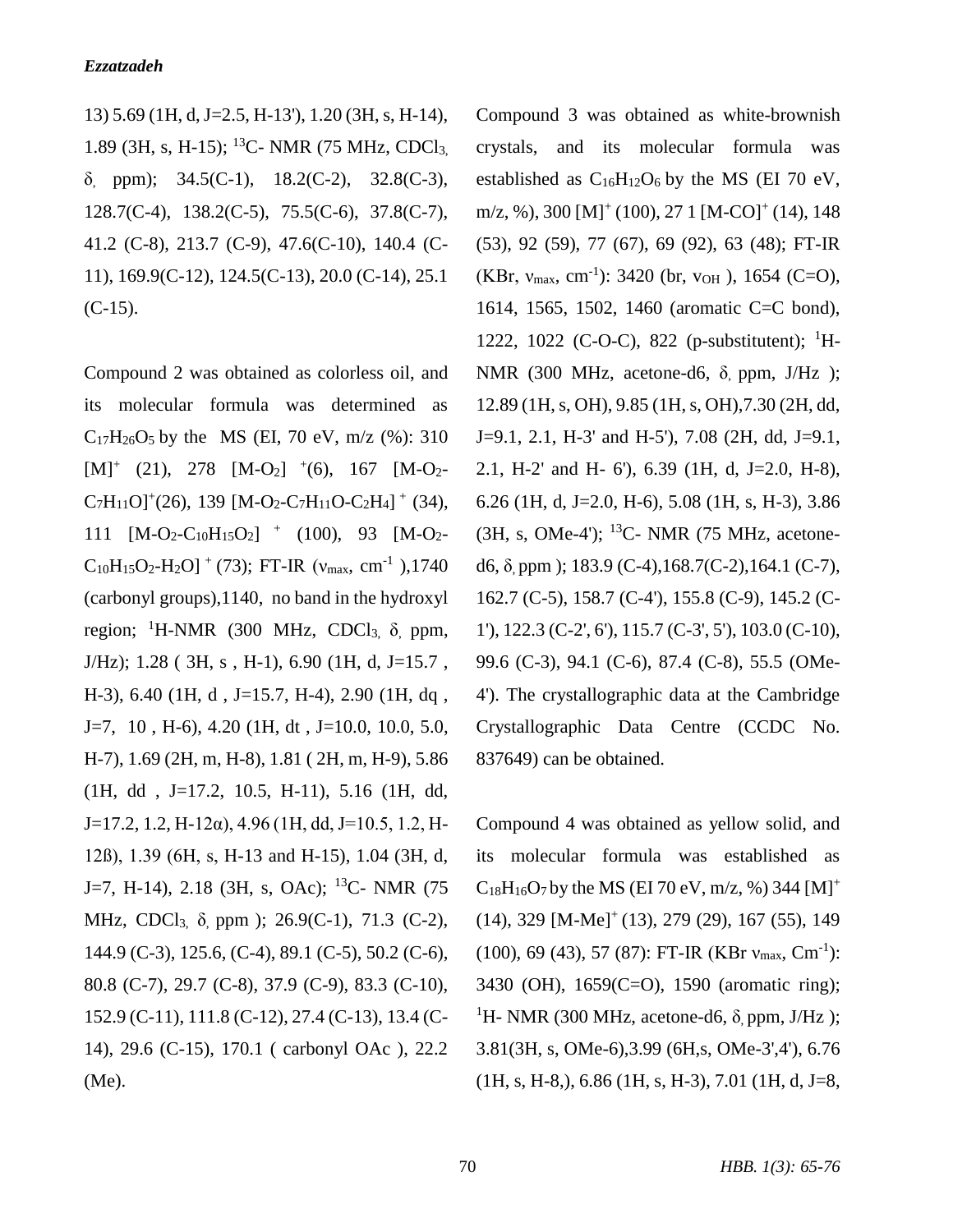H-5'), 7.63 (2H, dd, J=8, 2 H-2' and H-6'), 12.98 (1H, s, OH);<sup>13</sup>C –NMR (75 MHz, acetone-d6,  $\delta$ ppm ); 60.0 ( $C_6$ -OMe), 56.2 ( $C_3$ '-OMe), 56.2 (C4'-OMe), 91.4 (C-8), 103.6 (C-3), 105.9 (C-10), 110.0 (C-2'), 115.8 (C-5'), 120.8 (C-6'), 123.0 (C-1'), 132.9 (C-6), 148.3 (C-3'), 151.0 (C-4'), 153.4 (C-9), 153.5 (C-5), 159.5 (C-7), 164.7 (C-2), 183.0 (C-4).

Compound 5 was obtained as yellow amorphous solid, and its molecular formula was established as  $C_{18}H_{16}O_8$  by the MS (EI, 70 eV, m/z %) 360  $[M]^+$  (22), 344 [M-CH4]  $^+$  (15), 316 [M-CH4-CO] <sup>+</sup> (11), 123(100), 105(93), 77(80); FT-IR (KBr νmax ): 2700-3200, 1660, 1620, 1585, 1565, 1520 cm<sup>-1</sup>; <sup>1</sup>H- NMR (300 MHz DMSO-d6, δ, ppm, J/Hz ); 6.89 (1H, s, H-3), 6.57(1H, s, H-8), 7.15 (2H, s, H-3' and H-6'), 3.75 (6H, s, OMe-2',4'), 3.88 (3H, s, OMe-6), 9.64 (1H, s, OH ),12.96 (1H, s, OH ); <sup>13</sup>C -NMR (75 MHz DMSO-d6, δ, ppm ); 164.1 (C-2), 103.0 (C-3), 183.0 (C-4), 153.6 (C-5), 132.2 (C-6), 158.3(C-7), 95.1 (C-8), 153.3 (C-9), (C-10) 108.5, 126.7 (C-1'), 154.4 (C-2'), 105.0 (C-3'), 151.7 (C-4'), 140.5 (C-5'), 108.5 (C-6'), 57.0 (OMe-6), 60.8 (OMe-2'), 60.9 (OMe-4').

## **Antimicrobial activity**

 The antimicrobial activity of the five compounds that isolated from *A. kopetdaghensis* was evaluated against a set of 9 microorganisms and their potency were assessed qualitatively and quantitatively by minimum inhibitory concentration (MIC) values. The results are given in (Table 1**)** and indicate that the compound 2 and compound 1 remarkably inhibited the growth of all tested bacteria, while three compounds 3, 4 and 5 showed weak antimicrobial activity against these microorganisms. The compound **2** showed best antibacterial activities against *P. aeroginosa* with MIC of 16 μg/ml. This compound was active against *S. typhi*, *K. varians*, *E. coli L. monocytogenes* (MIC values of 32 μg/ml and 64 μg/ml, respectively). Also compound 1 exhibited good anticandidal activity against all tested gram-negative bacteria and *Bacillus pumilus,* one of the gram-positive bacteria. Best inhabitation in this compound was observed against *E. coli* (MIC values of 32 μg/ml). This is particularly interesting from a medical point of view because this microbial agent is responsible for severe infections. Our results about the antimicrobial activity of terpene type compounds 2 and 1 are similar to other reports about the analogies of these compounds [30-32]. None of the isolated components showed significant activity against fungal microorganisms.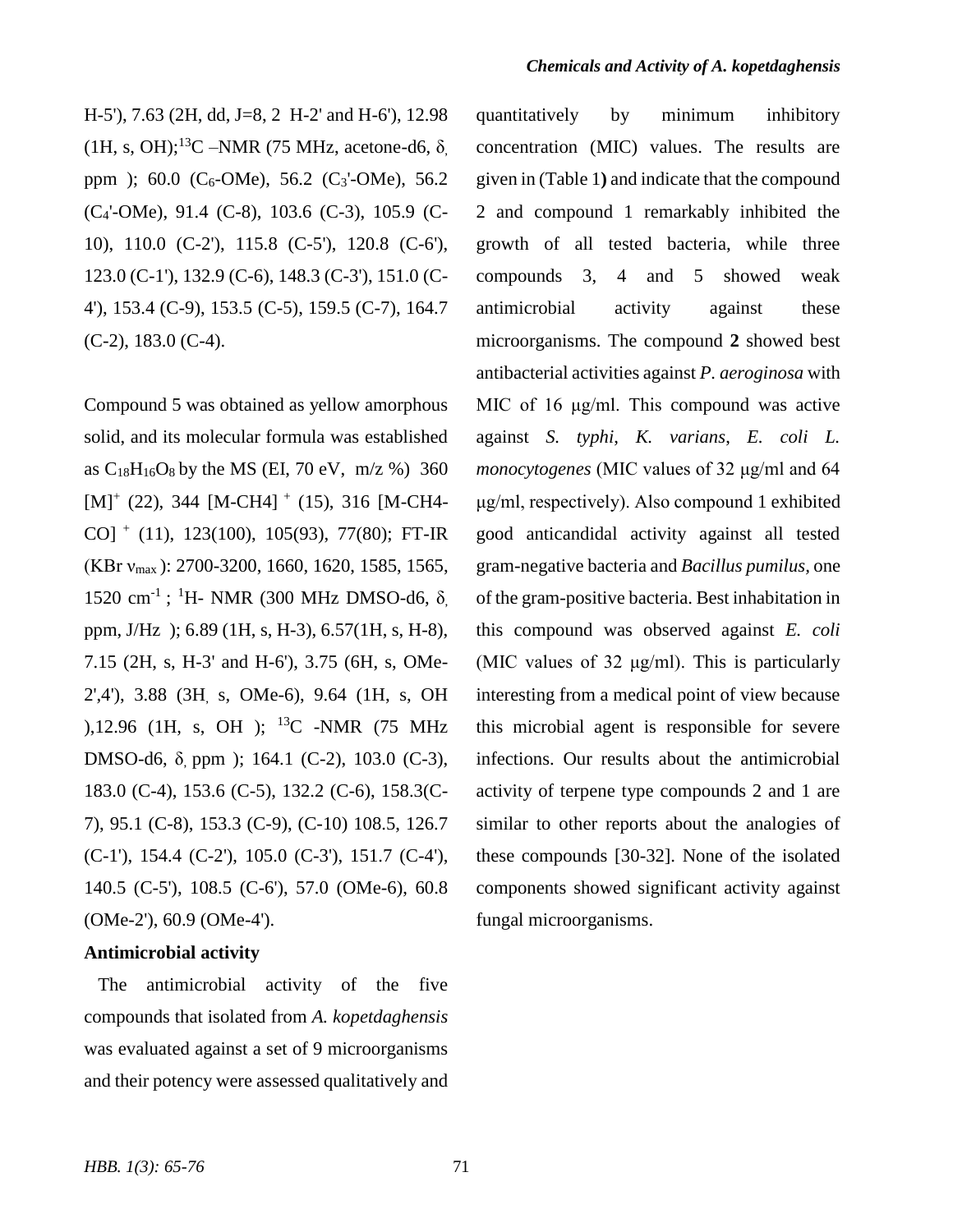| Microorganism           | <b>Sesquiterpene lactone 1</b> | Peroxide sesquiterpene 2 | 2-Phenoxychromone 3      | <b>Flavonoide 4</b>      | <b>Flavonoide 5</b>      | Antibiotics*   |
|-------------------------|--------------------------------|--------------------------|--------------------------|--------------------------|--------------------------|----------------|
| Gram-negative bacteria  |                                |                          |                          |                          |                          |                |
| Escherichia coli        | 32                             | 64                       | 256                      | 512                      |                          | 16             |
| Pseudomonas aeroginosa  | 64                             | 16                       | 256                      | 512                      | 512                      | $8\phantom{.}$ |
| Salmonella typhi        | 64                             | 32                       | 512                      | 256                      | 512                      | 32             |
| Gram-positive bacteria  |                                |                          |                          |                          |                          |                |
| <b>Bacillus</b> pumilus | 64                             | 128                      | 256                      | 256                      | 256                      | 64             |
| Kocuria varians         | 128                            | 64                       | 128                      | 512                      | 512                      | 16             |
| Listeria monocytogenes  | 128                            | 64                       | 512                      | 512                      | 512                      | 16             |
| Fungi                   |                                |                          |                          |                          |                          |                |
| Aspergillus flavus      | 512                            | 512                      | $\overline{\phantom{a}}$ | $\overline{\phantom{a}}$ |                          | 64             |
| Candida glabrata        | 512                            | 256                      | $\overline{\phantom{a}}$ | 512                      | $\overline{\phantom{a}}$ | 128            |
| Aspergillus niger       | 512                            | 512                      | $\overline{\phantom{a}}$ | $\overline{\phantom{a}}$ |                          | 64             |

Table. 1. Antimicrobial activity of the isolated compounds from *A. kopetdaghensis* by MIC method (µg/ml)

\*Ampicillin, Tetracycline and Fluconazole were used as references for Gram-positive, Gram-negative bacteria and fungus, respectively. (Range of concentration: 8– 512 µg/ml)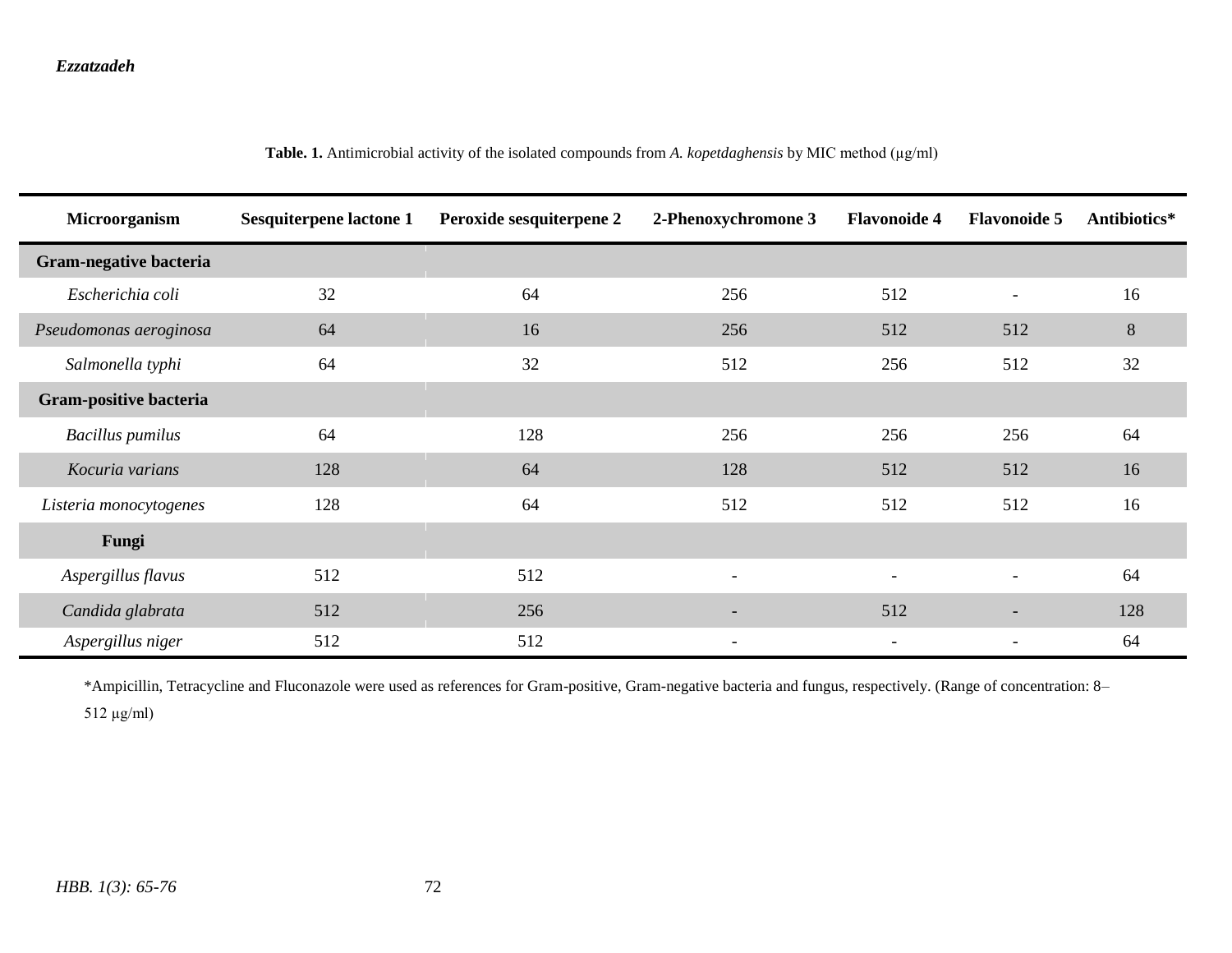#### *Antioxidant activity*

 The isolated compounds were subjected to screening for their possible antioxidant activities using 2,2-diphenyl-1-picrylhydrazyl (DPPH) assay methods (Table. 2). DPPH is a stable free radical which can readily experience reduction in the presence of an antioxidant. It shows a maximum ultraviolet and visible (UV–Vis) absorbance at 517 nm. The reduction in the intensity of absorption at 517 nm of methanol solutions of DPPH radical in the presence of antioxidants is usually taken as a measure of their antioxidant activity. In this study, the ability of compounds to scavenge DPPH radical was determined based on their concentrations providing 50% inhibition  $(IC_{50})$ .

**Table. 2.** Antioxidant activity of the isolated compounds from *A. kopetdaghensis* and Trolox in DPPH free radical scavenging activity

| <b>Sample</b>                 | <b>DPPH IC<sub>50</sub></b> ( $\mu$ g/ml) |  |  |
|-------------------------------|-------------------------------------------|--|--|
| <b>Sesquiterpen lactone 1</b> | $33.21 \pm 2.40$                          |  |  |
| Peroxide sesquiterpene 2      | ND <sup>a</sup>                           |  |  |
| 2-Phenoxychromone 3           | $92.21 \pm 1.1$                           |  |  |
| <b>Flavonoide 4</b>           | $71.66 \pm 0.66$                          |  |  |
| <b>Flavonoide 5</b>           | $89.50 \pm 0.65$                          |  |  |
| <b>Trolox</b>                 | $19.72 \pm 0.82$                          |  |  |

<sup>a</sup>No inhibition for compound 2 Observed for concentrations up to 2 mg/ml, ND (Not determined)

#### **DISCUSSION**

 In our study, compound 1 was shown the best radical scavenging activity with  $IC_{50}$  value of 33.21±2.40 µg/ml. Literature review shows that the compounds containing hydrogen atoms in the allylic or benzylic positions may show better activity because of relatively easy abstraction of a hydrogen atom from these functional groups by peroxy radicals formed in the test circumstances [33]. The compounds with allylic or benzylic hydrogens such as terpenoids and steroids were reported [34-37]. As expected for all phenolic compounds, 2-phenoxychromone (compound 3**)**  and two flavonoids (compounds 4 and 5**)** were shown higher antioxidant activities  $(IC_{50}=92.21)$  $\pm$  1.1; 71.66  $\pm$  0.66 and 89.50  $\pm$  0.65,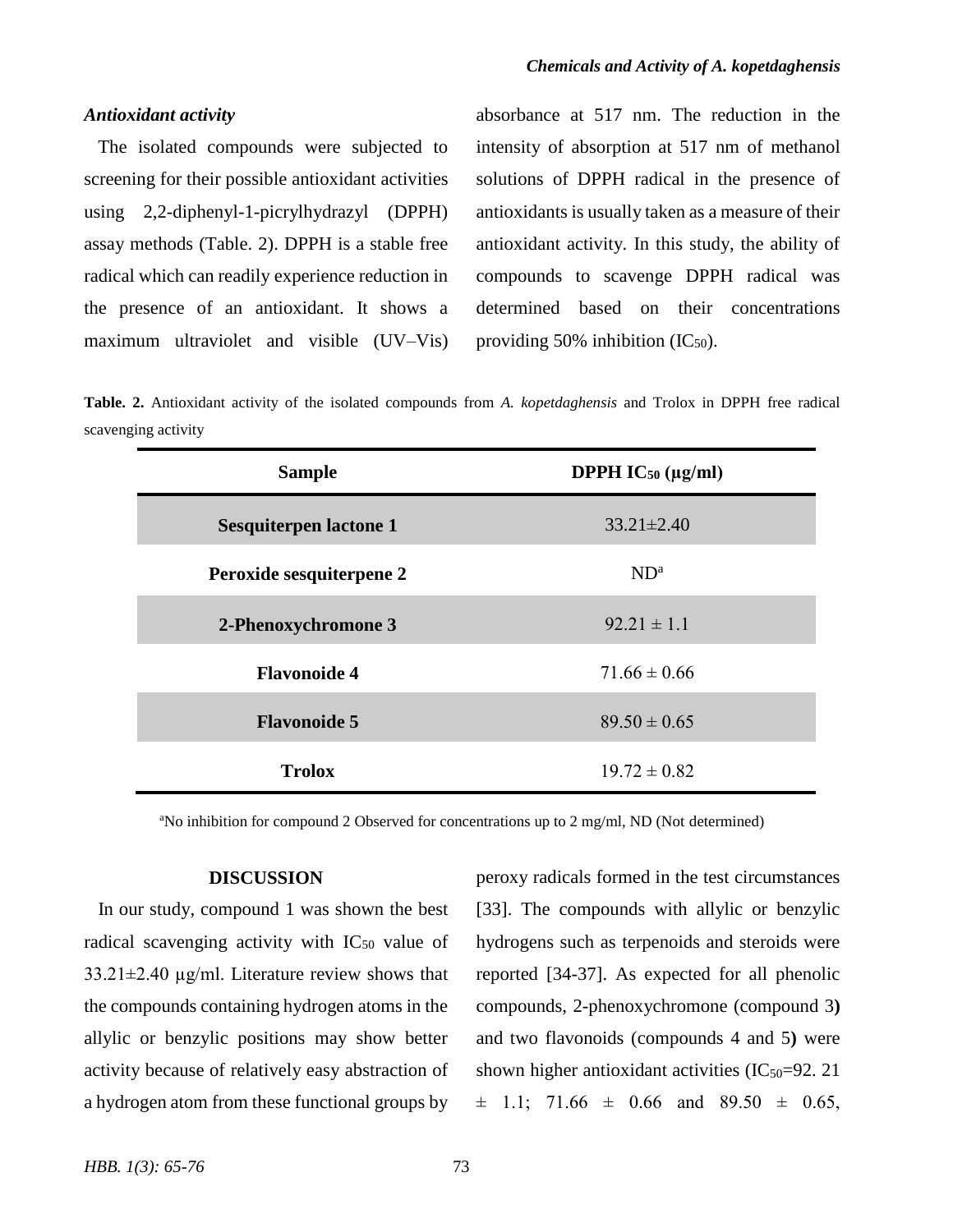respectively) in comparison with the nonphenolic compound 2.

## **ACKNOWLEDGEMENTS**

 We are grateful to Dr. V. Mozaffarian (Research Institute of Forest and Rangelands, Tehran) for helpful assistance in collecting plant material and botanical identification.

### **REFERENCES**

**[1].** Newman DJ, Cragg GM. Natural products as sources of new drugs over the last 25 years. *J Na t Prod*, 2007; 70: 461-77.

**[2].** Rustaiyan A, Javidnia K, Farjam MH, Mohammadi MK, Mohammadi N. Total phenols, antioxidant potential and antimicrobial activity of the methanolic extracts of Ephedra laristanica. *J Med Plants Res*, 2011; 5: 5713-17.

**[3].** Harvey AL. Natural products as a screening resource. *Curr Opin Chem Bipl*, 2007; 11: 480- 84.

**[4].** Rustaiyan A, Javidnia K, Farjam MH, Aboee-Mehrizi F, Ezzatzadeh E. Antimicrobial and antioxidant activity of the Ephedra sarcocarpa growing in Iran. *J Med Plants Res*, 2011; 5: 4251-55.

**[5].** Ezzatzadeh E, Farjam MH, Rustaiyan A. Antioxidant and antibacterial activities of methanol extract of blepharis glomerans flowers. *Int J Agricul Sci Res,* 2012; 7(1): 431-34.

**[6].** Rechinger KH. *Artemisia* In Flora Iranica. Compositae. Rechinger KH, Hedge IC (Eds), *Akademische Druk and Verlagsanstalt*, Austria, 1980; 185-216.

**[7].** Rustaiyan A, Masoudi SH. *Phytochememistry Let*, 2011; 4: 440-47.

**[8].** Marco JA, Sanz JF, Sansemon F, Rustaiyan A, Saberi M. Sesquiterpene lactpnes from artemisia species. *Phytochemistry,* 1993; 32: 460-62.

**[9].** Rustaiyan A, Bamoniri A, Raffatrad M, Jakupovic J, Bohlman F. Eudesmane derivatives and highly oxygenated monoterpenes from Iranian Artemisia species. *Phytochemistry*, 1987; 26: 2307-10.

**[10].** Rustaiyan A, Zare K, Ganji MT, Sadri HA. A melampolide and two dihydro artemorin derivatives from Artemisia gypsacea. *Phytochemistry*, 1989; 28: 1535-36.

**[11].** Rustaiyan A, Ezzatazdeh E. *Asian J Chem*, 2011; 23: 1774-76.

**[12].** Sanz JF, Rustaiyan A, Marco JA. A melampolide from artemisia olip'eriana. *Phytochemistry*, 1990; 29: 2919-21.

**[13].** Cubukcu B, Melikoglu G. Flavonoids Of Artemisia Austriaca. *Planta Med*, 1995; 61: 488- 89.

**[14].** Wollenweber E, Favre-Bonvin H, Houlville M, Rustaiyan A. A Phloracetophenone derivative and flavonoid aglycones from the lipophilic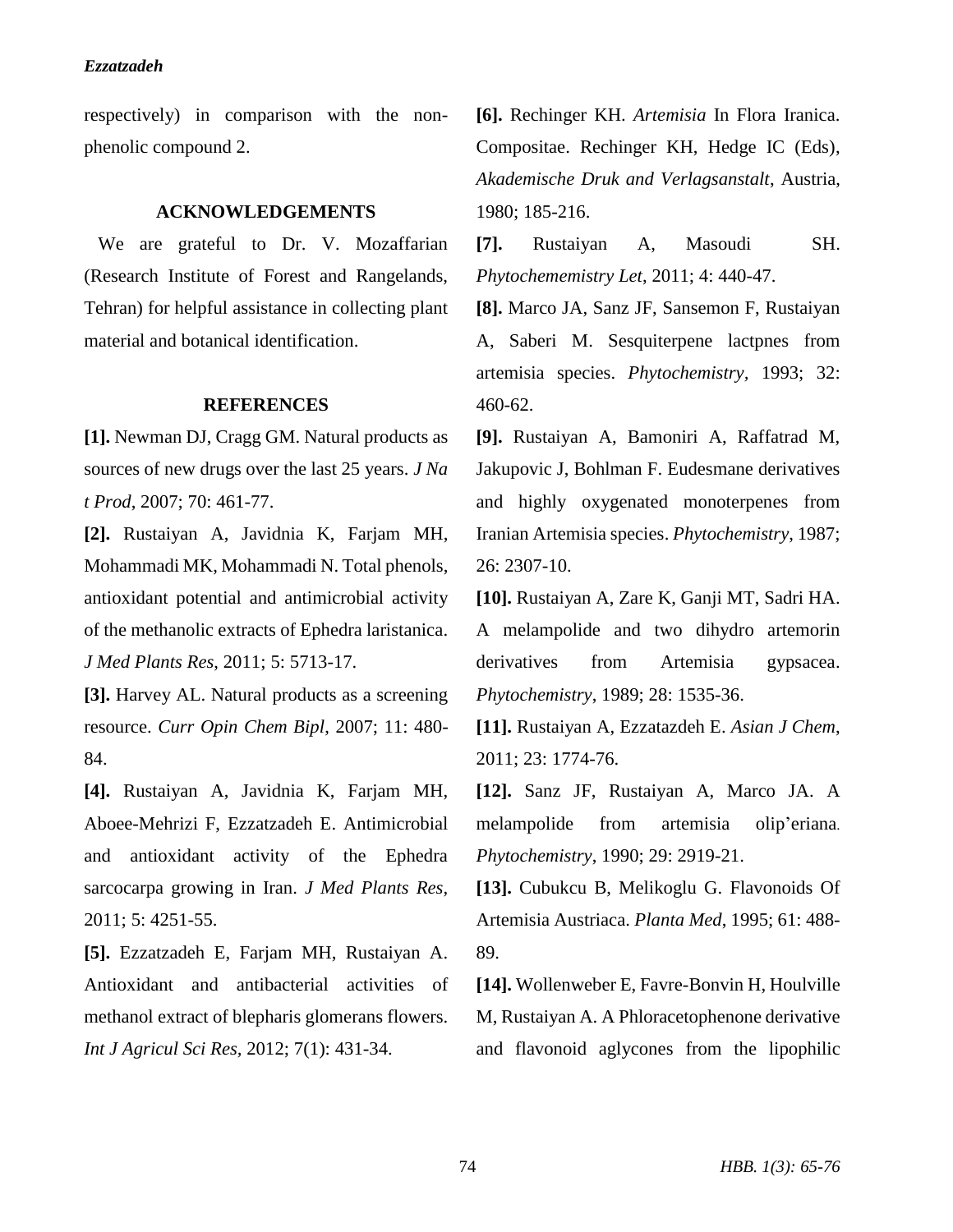exudates of Artemisia aucheri. *Phytochemistry*, 1992; 11: 105-07.

**[15].** Rybalko KS, Konovalova OA, Sheichenko VI, Zakharov PI. Armin-A new coumarin from Artemisia armeniaca. *Chem Nat Comp*, 1997; 12: 262-65.

**[16].** Rustaiyan A, Nahrevanian H, kazemi M. A new antimalarial agent; effect of extracts of Artemisia diffusa against Plasmodium berghei *Pharmacogn Mag,* 2009; 4: 1-7.

**[17].** Rustaiyan A, Masoudi S. *Nat Prod Commun*, 2011; 4: 440-47.

**[18].** Mirdeilami SZ, Barani H, Mazandarani M, Heshmati GA. Ethnopharmacological survey of medicinal plants in Maraveh Tappe region, north of Iran. *Iran J Plant Physiol*, 2011; 2: 327-80.

**[19].** Ramezani M, Behravan J, Yazdinezhad A. .*Flavour Frag J*. 2006; 21(6): 869-71.

**[20].** Ebrahimi M, Ramezani M, Tehrani SO, Malekshah OM, Behravan J. Cytotoxic effects of methanolic extract and essential *oil* of Artemisia Kopetdaghensis*. J Essent Oil Bear Pl,* 2010; 13(6): 732-37.

**[21].** Oliaee D, Boroushaki MT, Oliaee N, Ghorbani A. Evaluation of cytotoxicity and antifertility effect of. Artemisia kopetdaghensis. *Advan Pharmacol Sci*, 2014; 745760.

**[22].** Gul HI, Ojanen T, Hanninen O. Antifungal evaluation of some bis Mannich bases derived from acetophenone and their corresponding

piperidinols and stability studies. *Biol Pharm Bull*, 2002; 25: 1307-10.

**[23].** Sarker SD, Latif Z, Gray AI. Natural Products Isolation, 2nd ed. *Humana Press Inc*, New Jersey, 2006; 10-11.

**[24].** Rustaiyan A, Bamoniri A, Raffatrad M, Jakupovic J, Bohlman F. Eudesmanederivatives and highly oxygenatedmonoterpenes from Iranian Artemisia species. *Phytochemistry*,1987; 26: 2307-10.

**[25].** Appendino G, Garibaldi P, Nano GM, Tetenyi P. Tetrahydrofuran-type terpenoids from Tanacetum vulgare. Phytochemistry, 1984; 23: 2545-51.

**[26].** Dongyu GU, Yi Y, Rahima A, Haji Akber A. Characterization and identification of chemical compositions in the extract of Artemisia rupestris L. by liquid chromatography coupled to quadrupole time-of-flight tandem *mass spectrometry*. *Mass Spectrom*. 2012; 26: 83-100.

**[27].** Leon L, Maldonado E, Cruz A, Ortega A. X-ray diffraction; Mimosa; medicinal plants; leaves; plant extracts; phytochemicals; heterocyclic compounds; spectral analysis; stereochemistry. *Planta Med*, 2004; 70(6): 536- 39.

**[28].** Suleimenov EM, Smagulova FM, Morozova OV, *et al*. Sesquiterpene lactones and flavonoids from Artemisia albida. *Chem Nat Comp*. 2005; 41(6): 689-91.